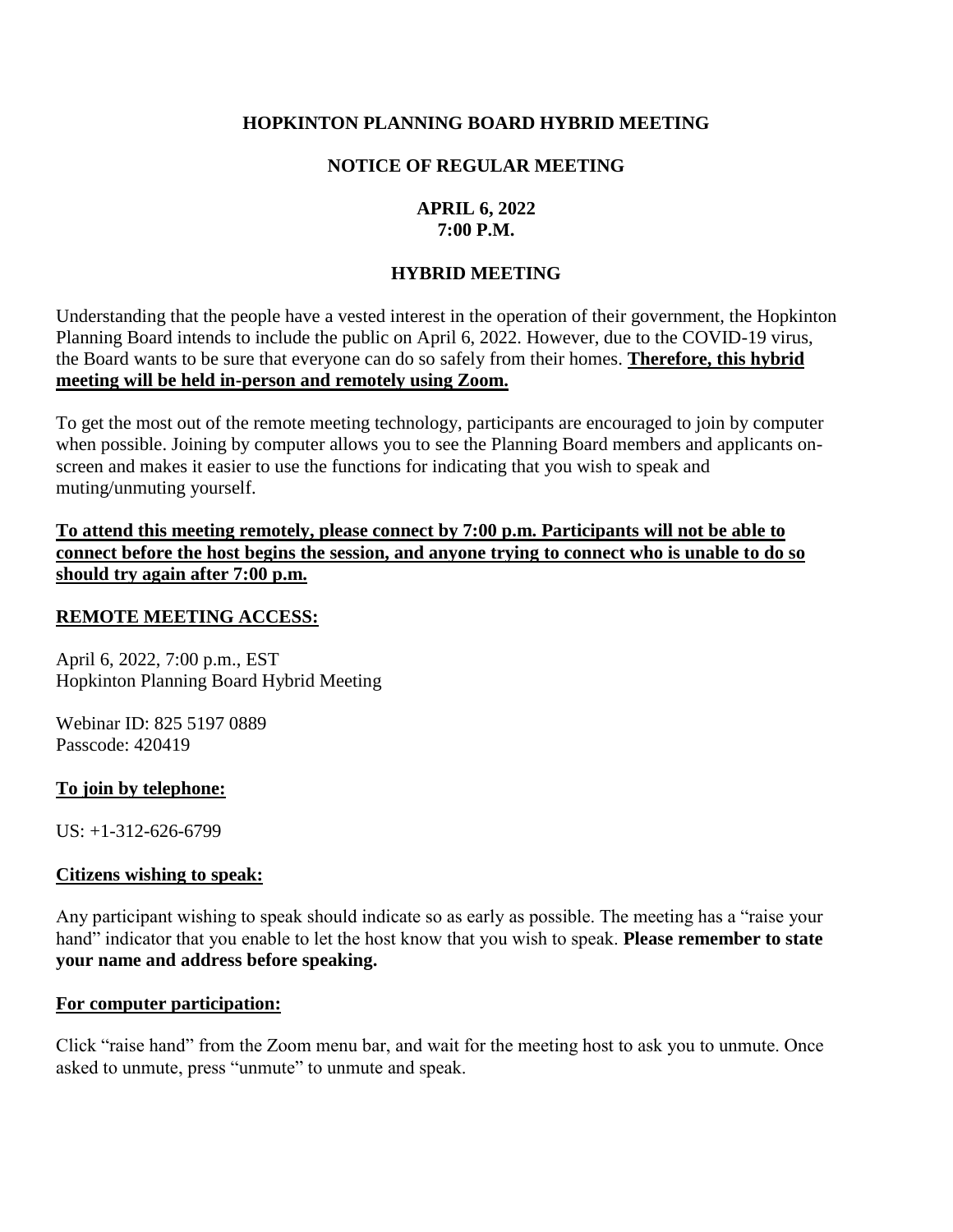## **For phone participation:**

Dial \*9 to "raise hand" and wait for the meeting host to ask you to unmute. Once asked to unmute, dial \*6 to unmute and speak.

**Please note: Because of the ever-changing regulations due to the COVID-19 virus, this meeting may be cancelled. Please check the Town of Hopkinton website: [www.hopkintonri.org](http://www.hopkintonri.org/) for updates on these meetings and other important Town information.** 

Alfred W. DiOrio, Chairman Hopkinton Planning Board

**PLEASE NOTE: Document related to the following agenda items can be viewed on the Town website. To access documents:** 

- **1) Go to the homepage of the municipal website [\(www.hopkintonri.org\)](http://www.hopkintonri.org/).**
- **2) Hover your mouse over "Meetings", then select "Agendas and Minutes for 2022 and 2021".**
- **3) Scroll down to "Planning Board Meeting – April 6 – 2022 – 7:00 p.m. – Hybrid", and select "Documents Associated with this Meeting."**

*Questions?* **Call the Planning Department at (401) 377-7770, M-f**

**CALL TO ORDER:** 7:00 P.M.

**ROLL CALL:** 

# **PRE-ROLL FOR MAY 4, 2022 PLANNING BOARD MEETING:**

**APPROVAL OF MINUTES:** December 1, 2021 Regular Meeting Minutes (minute approval extension request granted at the January 5, 2022 Planning Board Meeting)

### **MINUTE APPROVAL EXTENSION REQUEST, PURSUANT TO RI GENERAL LAW 42-46- 7(b)(1):** March 2, 2022 Regular Meeting Minutes

## **OLD BUSINESS:**

Planning Board Election of Officers – Chair, Vice Chair, Secretary

*The Planning Board will discuss and consider nominations, then hold an election at tonight's meeting.*

Planning Board – Set time, date, and location of Planning Board meetings

*The Planning Board will discuss and consider the times, dates, and locations of their meetings, before voting on them at tonight's meeting.* 

Continuance Request - Preliminary Plan – Public Hearing – **Brushy Brook** – 140-Unit Comprehensive Permit – Plat 32, Lots 1, 4, 6, 8, 10, 12, 14, 16, 17, 21, 23, 25, 27, 30, 32, 34, 36, 38, 40, 41, 42, 44, 46, 48, 50, 52, 54, 56, 58, 60, 62, 63, 65, 67, 68, 69, 70, and 71, located at 130